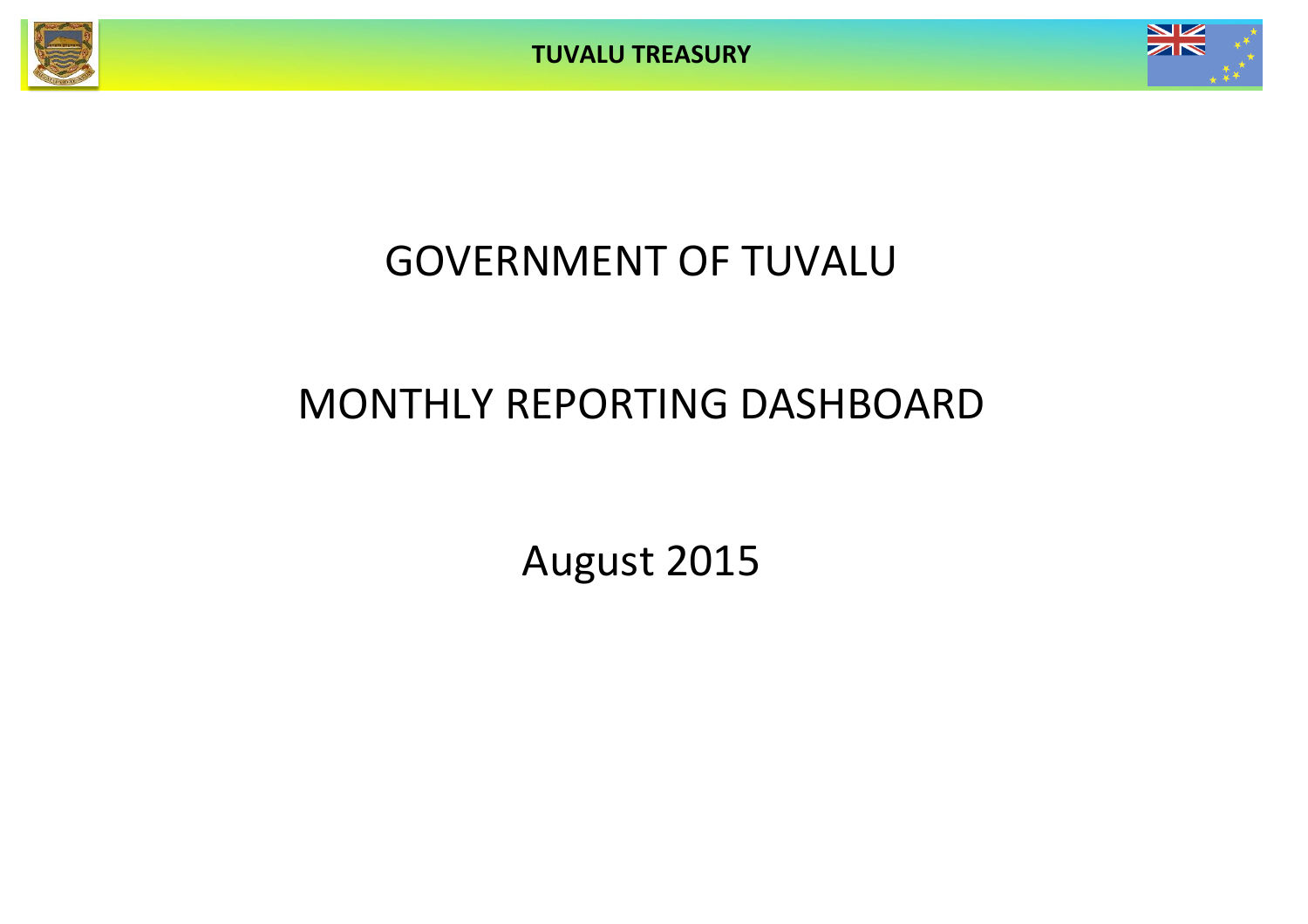

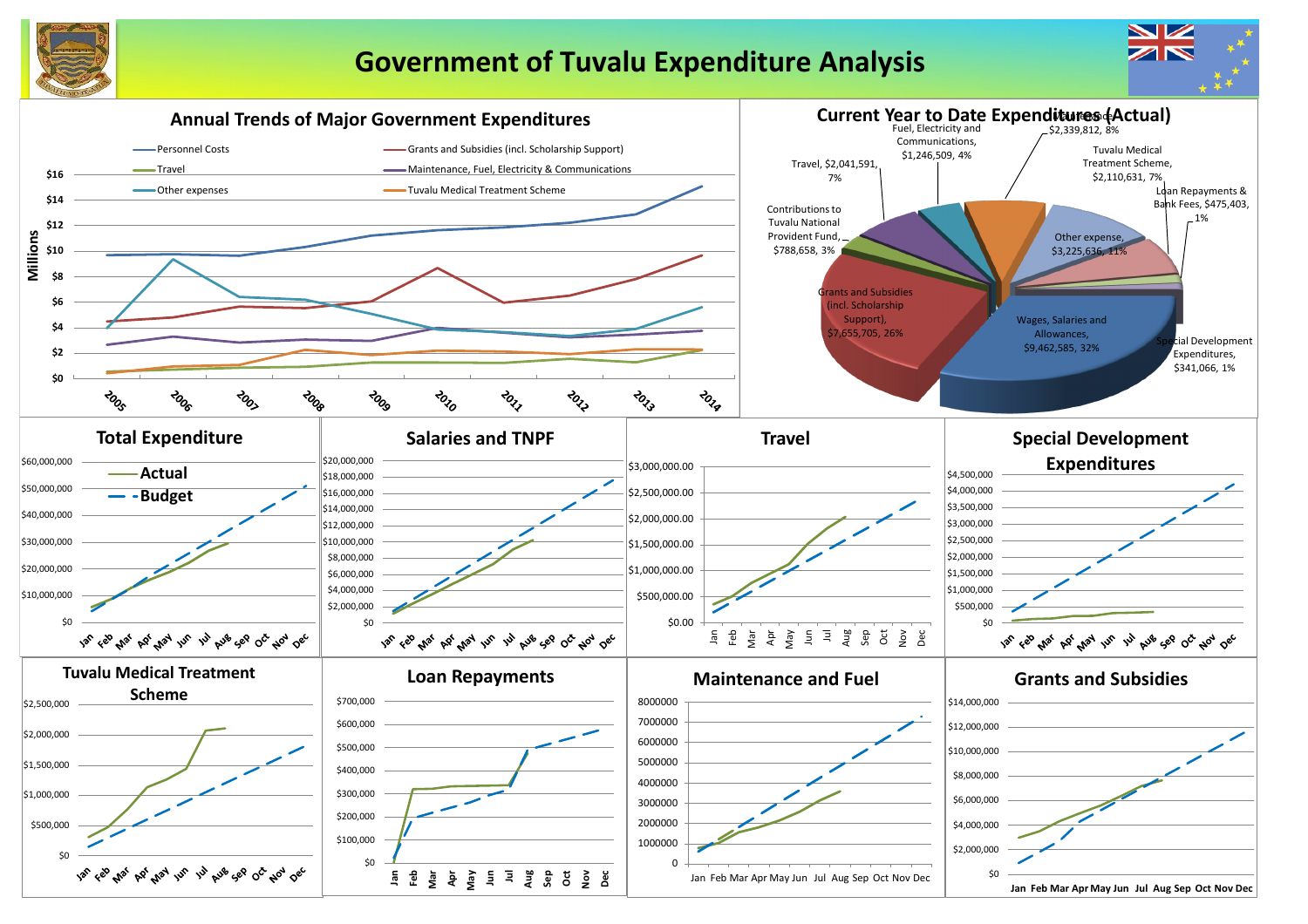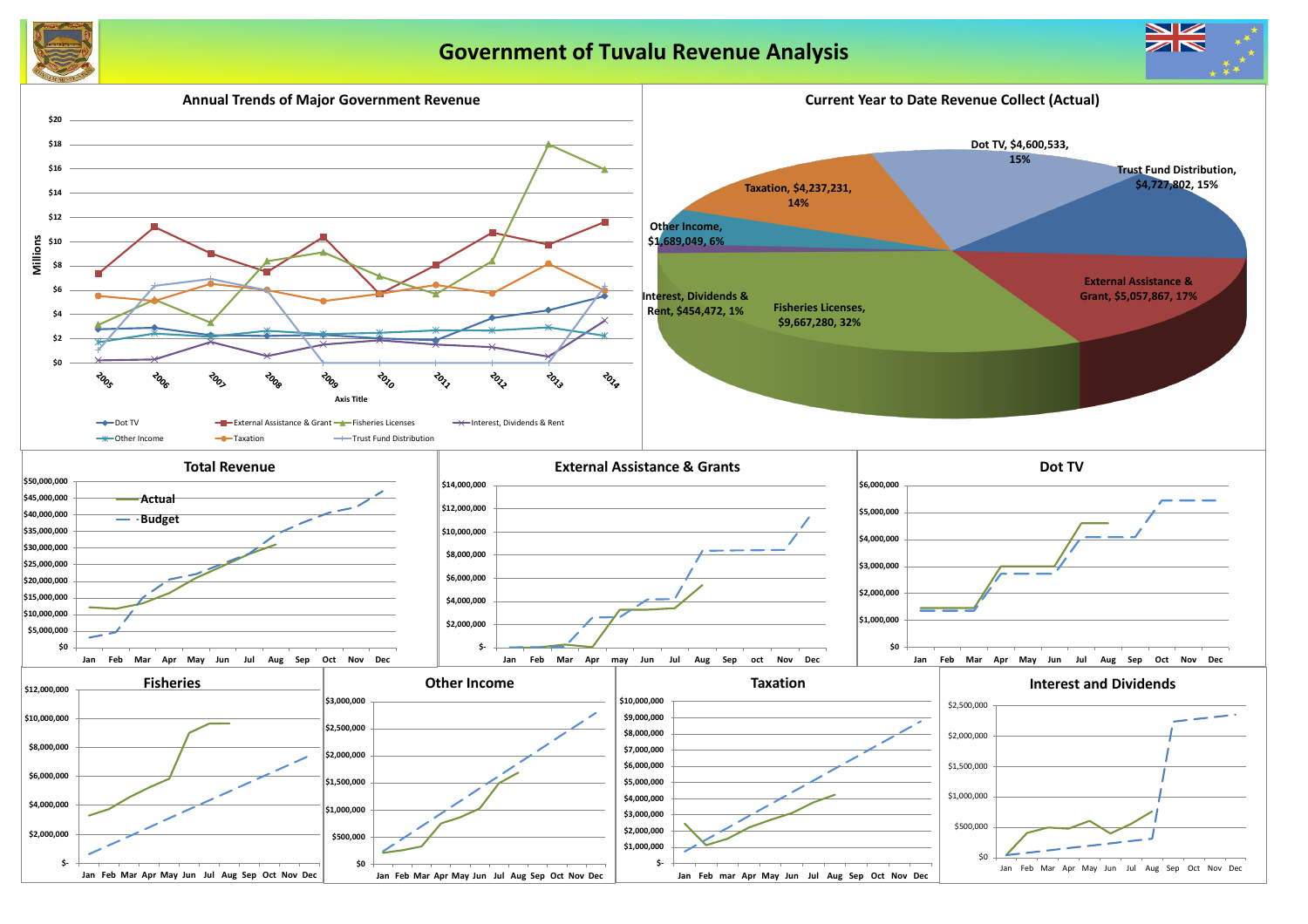### **MONTHLY STATEMENT OF RECEIPTS AND PAYENTS BY NATURE OF EXPENSE**

**FOR THE PERIOD ENDED 31-Aug-15 Year to Date** Year to Date Canuary February March April May June July August September August September October 1 **Actual** Budget Variance Actual Actual Actual Actual Actual Actual Actual Forecast Forecast Forecast Forecast Forecast **Full Year Full Year Forecast & RECEIPTS Budget** *Taxation* Income Tax 1,291,754 1,216,667 75,088 156,812 139,705 151,885 155,686 157,439 161,410 214,665 154,152 152,083 152,083 152,083 152,083 1,900,088 1,825,000 75,088 Company Tax 2,666,044 1,800,000 866,044 0 2,442,970 5,740 214,223 0 3,111 0 0 225,000 225,000 225,000 225,000 3,566,044 2,700,000 866,044 Tuvalu Consumption Taxes 853,103 873,000 (19,897)| 73,623 92,868 62,796 100,262 81,694 210,275 101,021 109,125 109,125 109,125 109,125 1,289,603 1,309,500 (19,897) Import Duty & Excise 1,131,806 1,666,667 (534,861)| 116,951 135,325 117,538 179,741 107,428 129,059 210,074 140,689 208,333 208,333 208,333 208,333 1,965,139 2,500,000 (534,861) Import Levy 88,233 133,333 (45,100) 13,996 26,029 9,111 11,644 16,327 (18,506) 16,502 13,129 16,667 16,667 16,667 16,667 154,900 200,000 (45,100) Other Taxes 289,750 160,333 129,417 5,590 520 50,436 2,600 100,446 59,031 14,840 56,287 20,042 20,042 20,042 20,042 369,917 240,500 129,417 6,320,690 5,850,000 470,690 366,972 2,837,418 397,506 689,456 481,902 415,800 666,357 465,279 731,250 731,250 731,250 731,250 9,245,690 8,775,000 470,690 *Interest, Dividends and Rent* Interest and Dividends 176,798 80,000 96,798 0 349,935 43,988 49,178 103,274 (246,253) 128,223 (153,191) 1,893,862 10,000 10,000 10,000 2,199,017 2,003,862 195,155 Lease, rent and hire 292,042 244,527 47,515 39,711 16,310 45,471 35,228 (27,670) 37,342 34,288 56,021 30,566 30,566 30,566 30,566 358,965 366,791 (7,825) 468,841 324,527 144,313| 39,711 366,245 89,459 84,406 75,604 (208,910) 162,511 (97,170) 1,924,428 40,566 40,566 40,566 2,557,982 2,370,653 187,329 *Other Government Charges* Fisheries Licenses 9,667,280 11,356,085 (1,688,804) 3,285,770 451,191 809,901 694,449 595,447 3,180,495 636,916 13,112 1,419,511 1,419,511 1,419,511 1,419,511 15,345,323 17,034,127 (1,688,804) Vessel Registrations 443,130 566,667 (123,537) 0 0 0 261,810 0 0 181,319 0 70,833 70,833 70,833 70,833 726,463 850,000 (123,537) Marine Services (Nivaga II & Manu Folau) 19 327,231 326,667 564 61,446 41,181 22,049 53,956 30,397 45,208 35,185 Stevedoring and Wharfage 372,266 245,000 127,265 24,688 7,952 17,317 49,625 33,050 56,841 125,381 57,410 30,625 30,625 30,625 30,625 494,766 367,500 127,265 .TV 4,600,533 4,087,500 513,033 1,460,721 0 0 1,548,344 0 0 1,591,468 0 0 1,362,500 0 0 5,963,033 5,450,000 513,033 Provision of Goods and Services 367,037 484,160 (117,123) 17,991 17,750 48,259 31,741 30,507 106,254 78,423 60,520 60,520 60,520 609,117 726,240 (117,123) Other Charges 167,430 323,734 (156,304) (101) 46,888 18,484 20,757 13,709 29,611 16,421 21,660 40,467 40,467 40,467 40,467 329,297 485,600 (156,304) 15,944,907 17,389,812 (1,444,905) 4,850,514 564,962 916,010 2,660,683 708,717 3,342,662 2,692,944 208,415 1,662,789 3,025,289 1,662,789 1,662,789 23,958,563 25,403,468 (1,444,905) *External Assistance and Grants* ROC 5,120,000 (1,899,760) 0 0 0 3,220,240 0 0 0 15,000 15,000 15,000 15,000 6,455,240 8,355,000 (1,899,760) AusAID (CIF) 0 1,500,000 (1,500,000) 0 0 0 0 0 0 0 0 0 0 0 0 0 1,500,000 (1,500,000) World Bank, IMF, ADB 2,015,023 1,641,667 373,357 0 0 0 0 0 0 0 2,015,023 833 833 833 833 2,018,356 1,645,000 373,357 PDF 0 104,000 (104,000) 0 0 0 0 0 0 0 0 13,000 13,000 13,000 13,000 52,000 156,000 (104,000) Other Donors (177,396) 0 (177,396) 2,499 13,578 261,247 (220,505) 2,748 100 247,687 10,624 0 0 0 0 317,979 0 317,979 5,057,867 8,365,667 (<mark>3,3</mark>07,800) 2,499 13,578 261,247 (220,505) 3,222,988 100 247,687 2,025,647 28,833 28,833 28,833 3,203,833 8,843,575 11,656,000 <mark>(2,812,425)</mark> TTF Distribution to CIF 4,727,802 8,700,000 (3,972,198) 4,727,802 0 0 0 0 0 0 0 0 0 0 0 4,727,802 8,700,000 (3,972,198) Total Receipts 32,520,105 40,630,006 (8,109,900) 9,987,497 3,782,203 1,664,223 3,214,039 4,489,212 3,549,652 3,769,499 2,602 **PAYMENTS** *Operations* Wages, Salaries, and Employee Benefits 1,092 1,505,987 10,971,298 1,465,312 1,104,978 1,154,301 1,099,353 1,145,579 1,118,469 1,124,875 1,666,068 1,092 Contributions to Tuvalu National Provident Fund | 789,166 969,388 180,223 88,105 97,339 90,753 94,891 93,274 88,127 142,888 93 Travel 2,051,325 1,601,682 (449,642) 350,797 155,032 256,613 184,114 177,755 395,735 290,139 241,138 200,210 200,210 200,210 200,210 2,852,166 2,402,523 (449,642) Telephone and Internet 83,407 122,768 39,361 14,178 10,703 16,147 9,203 7,732 7,851 7,121 10,474 15,346 15,346 15,346 144,791 184,152 39,361 Maintenance 2,390,560 3,404,164 1,013,604 609,189 133,652 340,285 121,786 189,791 165,080 425,644 405,132 925,520 425,520 425,520 425,520 4,592,642 5,606,246 1,013,604 Advertising and Provisions 478,521 707,007 228,486 14,274 46,080 56,666 28,666 123,060 17,191 79,806 112,777 88,376 88,376 88,376 88,376 832,024 1,060,511 228,486 Fuel and Oil 650,909 760,264 109,355 131,281 68,287 108,054 42,546 49,308 131,432 111,661 8,340 95,033 95,033 95,033 95,033 1,031,041 1,140,396 109,355 Supplies and Equipment 1,603,806 2,024,210 420,404 61,880 139,195 284,715 237,437 178,371 356,805 187,666 157,736 253,026 253,026 253,026 253,026 2,615,911 3,036,315 420,404 Electricity 515,679 622,564 106,886 25,786 41,559 66,630 74,807 85,974 122,346 19,274 79,303 77,821 77,821 77,821 77,821 826,961 933,846 106,886 Senior Citizen Scheme / Pension 211,698 271,252 59,554 23,380 24,360 40,978 23,660 25,932 25,246 23,520 24,622 33,907 33,907 33,907 33,907 347,324 406,878 59,554 TMTS (Tuvalu Medical Treatment Scheme) 2,233,787 1,202,667 (1,031,121) 309,637 167,838 295,051 364,203 128,195 174,200 632,160 162,503 150,333 150,333 150,333 150,333 2,835,120 1,804,000 (1,031,121) Land & Property Rent 858,367 762,083 (96,284)| 25,247 34,653 602,685 133,759 29,872 12,761 1,7637 1,754 95,260 95,260 95,260 95,260 1,239,409 1,143,125 (96,284) 21,373,211 23,419,347 2,046,137| 2,758,732 2,072,998 3,257,930 2,460,651 2,207,733 2,621,649 3,603,585 2,389,932 3,427,413 2,927,413 2,927,413 2,927,413 33,582,862 35,628,999 2,046,137 *Grants and Subsidies* Grants and Subsidies 3,336,267 3,336,267 3,337,536 1,269 1,673,706 182,785 362,347 164,627 264,576 261,320 191,356 235,550 330,475 330,475 330,475 330,475 4,658,168 4,659,437 1,269 Outer Island Projects (SDE) 1,148,588 1,920,000 771,412 644,780 35,379 85,216 1,651 157,317 1,370 130,035 92,840 240,000 240,000 240,000 240,000 2,108,588 2,880,000 771,412 Other SDEs 75,440 492,667 417,227 (8,184) 0 12,814 3,827 4,071 0 62,911 0 61,583 61,583 61,583 61,583 321,773 739,000 417,227 Scholarships and Support 3,471,152 1,925,236 (545,916) 426,246 232,248 365,842 359,636 181,791 205,622 481,602 218,166 240,655 240,655 240,655 3,240,655 6,433,771 5,887,855 (545,916) Contribution to Japan Grant Counterpart Fund 293,938 0 (293,938) 0 0 0 0 0 0 0 293,938 0 0 Overseas Contributions 538,918 747,549 208,631 227,967 75,512 23,553 119,957 16,000 20,670 13,054 93,444 93,444 93,444 93,444 912,693 1,121,324 208,631 7,864,303 8,422,988 558,685 2,964,515 525,924 849,772 649,698 623,756 782,919 878,958 588,760 966,157 966,157 966,157 3,966,157 14,728,931 15,287,615 558,685 *Loans and Interest* Interest and Bank Charges 14,369 83,333 68,965 2,777 1,935 1,822 1,307 1,529 1,559 934 10,417 10,417 10,417 10,417 56,035 125,000 68,965 Loan Repayment 519,051 57,959 0 315,522 0 0 0 0 137,001 20,729 20,729 20,729 20,729 544,007 601,966 57,959 475,460 602,384 126,924| 2,505 318,299 1,935 10,390 1,307 1,529 1,559 137,936 31,145 31,145 31,145 31,145| 600,042 726,966 126,924 *Capital Expenditures* Purchase/construction of assets 341,066 3,042,918 2,701,852 75,178 46,111 22,259 70,044 5,006 88,132 10,020 24,316 380,365 380,365 380,365 380,365 1,862,525 4,564,377 2,701,852 341,066 3,042,918 2,701,852| 75,178 46,111 22,259 70,044 5,006 88,132 10,020 24,316 380,365 380,365 380,365 380,365| 1,862,525 4,564,377 2,701,852 Total Payments 5,487,637 5,433,597| 5,800,931 2,963,333 4,131,896 3,190,784 2,837,803 3,494,220 4,494,121 3,140,944 4,805,080 4,305,080 4,305,080 7,305,080 50,774,360 56,207,95 NET SURPLUS / (DEFICIT) 2,466,065 5,142,368 (2,676,303) 4,186,566 818,870 (2,467,673) 23,256 1,651,409 55,422 (724,622) (538,773) (457,780) (479,142) (1,841,642) (1,666,642) (1,440,749) 697,164 ( **FORECAST CASH POSITION \$M 25.8 27.0 27.8 25.4 25.4 27.0 27.1 26.4 25.8 25.4 24.9 23.1 21.4** Consolidated Investment Fund 25,048,002

General Current Account **789,956** 

| ıst            | September         | October           | November          | December            | Actual+Forecast         | 2015 Budget             | Variance               |
|----------------|-------------------|-------------------|-------------------|---------------------|-------------------------|-------------------------|------------------------|
| ast            | Forecast          | Forecast          | Forecast          | Forecast            | <b>Full Year</b>        | <b>Full Year</b>        | Forecast &             |
|                |                   |                   |                   |                     |                         |                         | <b>Budget</b>          |
|                |                   |                   |                   |                     |                         |                         |                        |
| 1,152          | 152,083           | 152,083           | 152,083           | 152,083             | 1,900,088               | 1,825,000               | 75,088                 |
| 0              | 225,000           | 225,000           | 225,000           | 225,000             | 3,566,044               | 2,700,000               | 866,044                |
| 1,021          | 109,125           | 109,125           | 109,125           | 109,125             | 1,289,603               | 1,309,500               | (19, 897)              |
| 0,689          | 208,333           | 208,333           | 208,333           | 208,333             | 1,965,139               | 2,500,000               | (534, 861)             |
| 3,129          | 16,667            | 16,667            | 16,667            | 16,667              | 154,900                 | 200,000                 | (45, 100)              |
| 5,287          | 20,042            | 20,042            | 20,042            | 20,042              | 369,917                 | 240,500                 | 129,417                |
| 5,279          | 731,250           | 731,250           | 731,250           | 731,250             | 9,245,690               | 8,775,000               | 470,690                |
| ,191)          | 1,893,862         | 10,000            | 10,000            | 10,000              | 2,199,017               | 2,003,862               | 195,155                |
| 5,021          | 30,566            | 30,566            | 30,566            | 30,566              | 358,965                 | 366,791                 | (7, 825)               |
| ,170)          | 1,924,428         | 40,566            | 40,566            | 40,566              | 2,557,982               | 2,370,653               | 187,329                |
|                |                   |                   |                   |                     |                         |                         |                        |
| 3,112          | 1,419,511         | 1,419,511         | 1,419,511         | 1,419,511           | 15,345,323              | 17,034,127              | (1,688,804)            |
| 0              | 70,833            | 70,833            | 70,833            | 70,833              | 726,463                 | 850,000                 | (123, 537)             |
| 7,809          | 40,833            | 40,833            | 40,833            | 40,833              | 490,564                 | 490,000                 | 564                    |
| 7,410          | 30,625            | 30,625            | 30,625            | 30,625              | 494,766                 | 367,500                 | 127,265                |
| 0              | 0                 | 1,362,500         | 0                 | 0                   | 5,963,033               | 5,450,000               | 513,033                |
| 3,423          | 60,520            | 60,520            | 60,520            | 60,520              | 609,117                 | 726,240                 | (117, 123)             |
| 1,660          | 40,467            | 40,467            | 40,467            | 40,467              | 329,297                 | 485,600                 | (156, 304)             |
| 3,415          | 1,662,789         | 3,025,289         | 1,662,789         | 1,662,789           | 23,958,563              | 25,403,468              | (1,444,905)            |
|                |                   |                   |                   |                     |                         |                         |                        |
| $\mathbf 0$    | 15,000            | 15,000            | 15,000            | 3,190,000           | 6,455,240               | 8,355,000<br>1,500,000  | (1,899,760)            |
| 0<br>5,023     | 0<br>833          | 0<br>833          | 0<br>833          | 0<br>833            | 0<br>2,018,356          | 1,645,000               | (1,500,000)<br>373,357 |
| 0              | 13,000            | 13,000            | 13,000            | 13,000              | 52,000                  | 156,000                 | (104,000)              |
| 0,624          | 0                 | 0                 | 0                 | $\mathbf 0$         | 317,979                 | 0                       | 317,979                |
| 5,647          | 28,833            | 28,833            | 28,833            | 3,203,833           | 8,843,575               | 11,656,000              | (2,812,425)            |
| $\mathbf 0$    | 0                 | 0                 | 0                 | 0                   | 4,727,802               | 8,700,000               | (3,972,198)            |
| 2,171          | 4,347,300         | 3,825,938         | 2,463,438         | 5,638,438           | 49,333,611              | 56,905,120              | (7,571,509)            |
|                |                   |                   |                   |                     |                         |                         |                        |
|                |                   |                   |                   |                     |                         |                         |                        |
| 2,363          | 1,371,407         | 1,371,407         | 1,371,407         | 1,371,407           | 14,991,613              | 16,456,925              | 1,465,312              |
| 3,789          | 121,174           | 121,174           | 121,174           | 121,174             | 1,273,860               | 1,454,083               | 180,223                |
| 1,138          | 200,210           | 200,210           | 200,210           | 200,210             | 2,852,166               | 2,402,523               | (449, 642)             |
| 0,474          | 15,346            | 15,346            | 15,346            | 15,346              | 144,791                 | 184,152                 | 39,361                 |
| 5,132          | 925,520           | 425,520           | 425,520           | 425,520             | 4,592,642               | 5,606,246               | 1,013,604              |
| 2,777          | 88,376            | 88,376            | 88,376            | 88,376              | 832,024                 | 1,060,511               | 228,486                |
| 3,340          | 95,033            | 95,033            | 95,033            | 95,033              | 1,031,041               | 1,140,396               | 109,355                |
| 7,736          | 253,026           | 253,026           | 253,026           | 253,026             | 2,615,911               | 3,036,315               | 420,404                |
| 9,303          | 77,821            | 77,821            | 77,821            | 77,821              | 826,961                 | 933,846                 | 106,886                |
| 4,622          | 33,907            | 33,907            | 33,907            | 33,907              | 347,324                 | 406,878                 | 59,554                 |
| 2,503          | 150,333<br>95,260 | 150,333<br>95,260 | 150,333<br>95,260 | 150,333             | 2,835,120               | 1,804,000               | (1,031,121)            |
| l,754<br>9,932 | 3,427,413         | 2,927,413         | 2,927,413         | 95,260<br>2,927,413 | 1,239,409<br>33,582,862 | 1,143,125<br>35,628,999 | (96, 284)<br>2,046,137 |
|                |                   |                   |                   |                     |                         |                         |                        |
| 5,550          | 330,475           | 330,475           | 330,475           | 330,475             | 4,658,168               | 4,659,437               | 1,269                  |
| 2,840          | 240,000           | 240,000           | 240,000           | 240,000             | 2,108,588               | 2,880,000               | 771,412                |
| $\mathbf 0$    | 61,583            | 61,583            | 61,583            | 61,583              | 321,773                 | 739,000                 | 417,227                |
| 3,166          | 240,655           | 240,655           | 240,655           | 3,240,655           | 6,433,771               | 5,887,855               | (545, 916)             |
| 0              | 0                 | 0                 | $\mathbf 0$       | 0                   | 293,938                 | 0                       | (293, 938)             |
| 2,204          | 93,444            | 93,444            | 93,444            | 93,444              | 912,693                 | 1,121,324               | 208,631                |
| 3,760          | 966,157           | 966,157           | 966,157           | 3,966,157           | 14,728,931              | 15,287,615              | 558,685                |
|                |                   |                   |                   |                     |                         |                         |                        |
| 934            | 10,417            | 10,417            | 10,417            | 10,417              | 56,035                  | 125,000                 | 68,965                 |
| 7,001          | 20,729            | 20,729            | 20,729            | 20,729              | 544,007                 | 601,966                 | 57,959                 |
| 7,936          | 31,145            | 31,145            | 31,145            | 31,145              | 600,042                 | 726,966                 | 126,924                |
| 4,316          | 380,365           | 380,365           | 380,365           | 380,365             | 1,862,525               | 4,564,377               | 2,701,852              |
| 1,316          | 380,365           | 380,365           | 380,365           | 380,365             | 1,862,525               | 4,564,377               | 2,701,852              |
| ),944          | 4,805,080         | 4,305,080         | 4,305,080         | 7,305,080           | 50,774,360              | 56,207,957              | 5,433,597              |
| ,773)          | (457,780)         | (479, 142)        | (1,841,642)       | (1,666,642)         | (1, 440, 749)           | 697,164                 | (2, 137, 913)          |
| 25.8           | 25.4              | 24.9              | 23.1              | 21.4                |                         |                         |                        |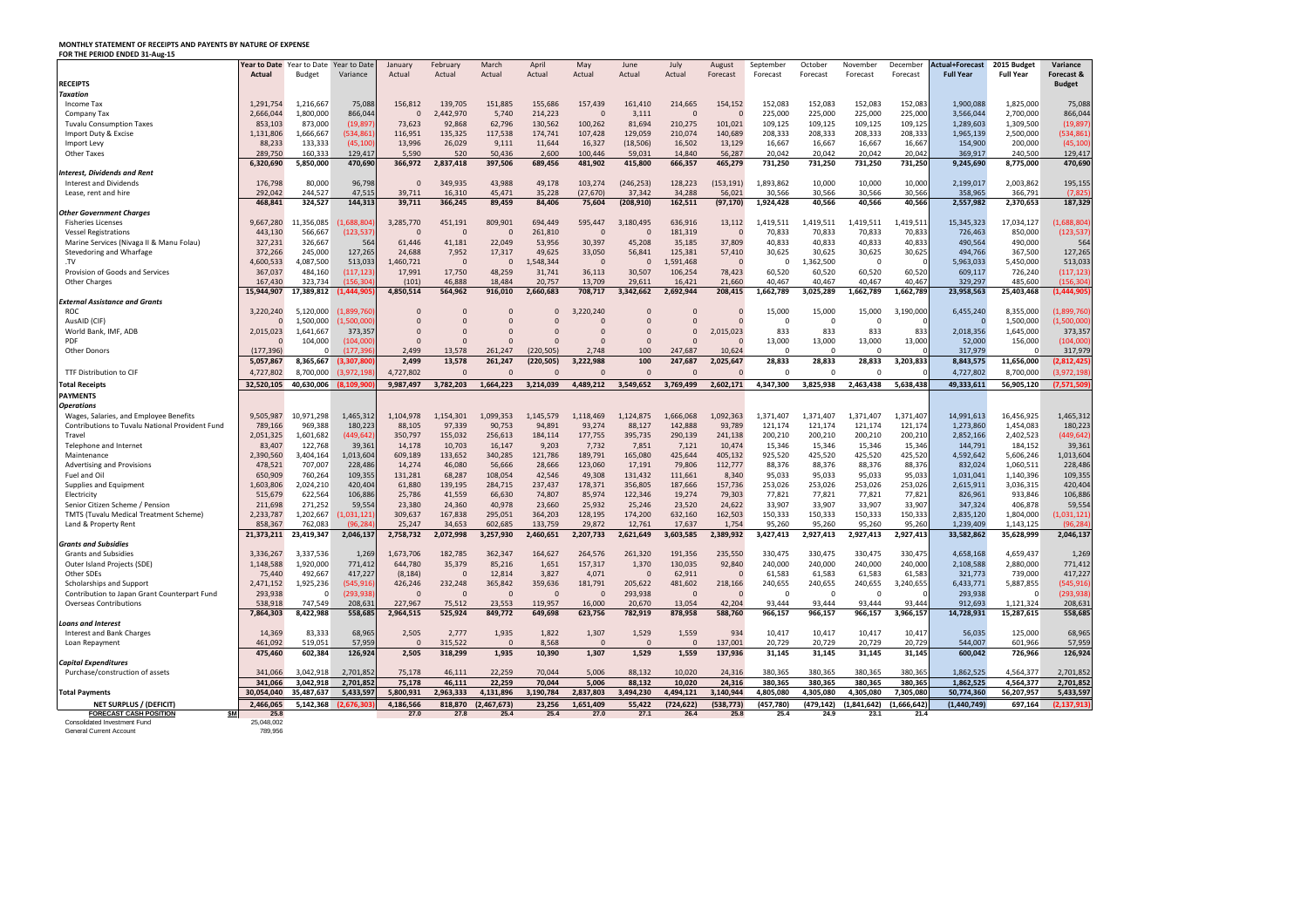| Purchase/construction of assets | 341,066    | 3,042,918  | 2,701,852   | 4,564,377   |
|---------------------------------|------------|------------|-------------|-------------|
|                                 | 341,066    | 3.042.918  | 2,701,852   | 4,564,377   |
| <b>Total Payments</b>           | 30,054,040 | 35.487.637 | 5,433,597   | 56,207,957  |
| NET SURPLUS / (DEFECIT)         | 2,466,065  | 5,142,368  | (2,676,303) | (8,002,836) |

|                                                        | <b>Year to Date</b> |            | <b>Year to Date</b> |            | <b>Year to Date</b> |               | 2015           |            |
|--------------------------------------------------------|---------------------|------------|---------------------|------------|---------------------|---------------|----------------|------------|
|                                                        | Actual              |            | <b>Budget</b>       |            | Variance            |               | <b>Budget</b>  |            |
| <b>RECEIPTS</b>                                        |                     |            |                     |            |                     |               |                |            |
| <b>Taxation</b>                                        |                     |            |                     |            |                     |               |                |            |
| Income Tax                                             | 1,291,754           |            | 1,216,667           |            | 75,088              |               | 1,825,000      |            |
| Company Tax                                            | 2,666,044           |            | 1,800,000           |            | 866,044             |               | 2,700,000      |            |
| <b>Tuvalu Consumption Tax</b>                          | 853,103             |            | 873,000             |            | (19, 897)           |               | 1,309,500      |            |
| Import Duty & Excise                                   | 1,131,806           |            | 1,666,667           |            | (534, 861)          |               | 2,500,000      |            |
| Import Levy                                            | 88,233              |            | 133,333             |            | (45, 100)           |               | 200,000        |            |
| <b>Other Taxes</b>                                     | 289,750             |            | 160,333             |            | 129,417             |               | 240,500        |            |
|                                                        |                     | 6,320,690  |                     | 5,850,000  |                     | 470,690       |                | 8,775,000  |
| <b>Interest, Dividends and Rent</b>                    |                     |            |                     |            |                     |               |                |            |
| <b>Interest and Dividends</b>                          | 176,798             |            | 80,000              |            | 96,798              |               | 2,003,862      |            |
| Lease, rent and hire                                   | 292,042             |            | 244,527             |            | 47,515              |               | 366,791        |            |
|                                                        |                     | 468,841    |                     | 324,527    |                     | 144,313       |                | 2,370,653  |
| <b>Other Government Charges</b>                        |                     |            |                     |            |                     |               |                |            |
| <b>Fisheries Licenses</b>                              | 9,667,280           |            | 11,356,085          |            | (1,688,804)         |               | 17,034,127     |            |
| <b>Vessel Registrations</b>                            | 443,130             |            | 566,667             |            | (123, 537)          |               | 850,000        |            |
| Marine Services (Nivaga II & Manu Folau)               | 327,231             |            | 326,667             |            | 564                 |               | 490,000        |            |
| Stevedoring and Wharfage                               | 372,266             |            | 245,000             |            | 127,265             |               | 367,500        |            |
| .TV                                                    | 4,600,533           |            | 4,087,500           |            | 513,033             |               | 5,450,000      |            |
| Provision of Goods and Services                        | 367,037             |            | 484,160             |            | (117, 123)          |               | 726,240        |            |
| <b>Other Charges</b>                                   | 167,430             |            | 323,734             |            | (156, 304)          |               | 485,600        |            |
|                                                        |                     | 15,944,907 |                     | 17,389,812 |                     | (1,444,905)   |                | 25,403,468 |
| <b>External Assistance and Grants</b>                  |                     |            |                     |            |                     |               |                |            |
| <b>ROC</b>                                             | 3,220,240           |            | 5,120,000           |            | (1,899,760)         |               | 8,355,000      |            |
| AusAID (CIF)                                           | ŋ                   |            | 1,500,000           |            | (1,500,000)         |               | 1,500,000      |            |
| World Bank, IMF, ADB                                   | 2,015,023           |            | 1,641,667           |            | 373,357             |               | 1,645,000      |            |
| <b>PDF</b>                                             | 0                   |            | 104,000             |            | (104,000)           |               | 156,000        |            |
| <b>Other Donors</b>                                    | (177, 396)          |            | 0                   |            | (177, 396)          |               | 0              |            |
|                                                        |                     | 5,057,867  |                     | 8,365,667  |                     | (3,307,800)   |                | 11,656,000 |
| TTF Distribution to CIF                                | 4,727,802           |            | 8,700,000           |            | (3,972,198)         |               |                |            |
|                                                        |                     | 4,727,802  |                     | 8,700,000  |                     | (3,972,198)   |                |            |
| <b>Total Receipts</b>                                  |                     | 32,520,105 |                     | 40,630,006 |                     | (8, 109, 900) |                | 48,205,120 |
|                                                        |                     |            |                     |            |                     |               |                |            |
| <b>PAYMENTS</b>                                        |                     |            |                     |            |                     |               |                |            |
| <b>Operations</b>                                      |                     |            |                     |            |                     |               |                |            |
| Wages, Salaries, and Employee Benefits                 | 9,505,987           |            | 10,971,298          |            | 1,465,312           |               | 16,456,925     |            |
| <b>Contributions to Tuvalu National Provident Fund</b> | 789,166             |            | 969,388             |            | 180,223             |               | 1,454,083      |            |
| Travel                                                 | 2,051,325           |            | 1,601,682           |            | (449, 642)          |               | 2,402,523      |            |
| Telephone and Internet                                 | 83,407              |            | 122,768             |            | 39,361              |               | 184,152        |            |
| Maintenance                                            | 2,390,560           |            | 3,404,164           |            | 1,013,604           |               | 5,606,246      |            |
| <b>Advertising and Provisions</b>                      | 478,521             |            | 707,007             |            | 228,486             |               | 1,060,511      |            |
| Fuel and Oil                                           | 650,909             |            | 760,264             |            | 109,355             |               | 1,140,396      |            |
| Supplies and Equipment                                 | 1,603,806           |            | 2,024,210           |            | 420,404             |               | 3,036,315      |            |
| Electricity                                            | 515,679             |            | 622,564             |            | 106,886             |               | 933,846        |            |
| Senior Citizen Scheme / Pension                        | 211,698             |            | 271,252             |            | 59,554              |               | 406,878        |            |
| <b>TMTS (Tuvalu Medical Treatment Scheme)</b>          | 2,233,787           |            | 1,202,667           |            | (1,031,121)         |               | 1,804,000      |            |
| Land & Property Rent                                   | 858,367             |            | 762,083             |            | (96, 284)           |               | 1,143,125      |            |
|                                                        |                     | 21,373,211 |                     | 23,419,347 |                     | 2,046,137     |                | 35,628,999 |
| <b>Grants and Subsidies</b>                            |                     |            |                     |            |                     |               |                |            |
| <b>Grants and Subsidies</b>                            | 3,336,267           |            | 3,337,536           |            | 1,269               |               | 4,659,437      |            |
| Outer Island Projects (SDE)                            | 1,148,588           |            | 1,920,000           |            | 771,412             |               | 2,880,000      |            |
| Other SDEs                                             | 75,440              |            | 492,667             |            | 417,227             |               | 739,000        |            |
| Scholarships and Support                               | 2,471,152           |            | 1,925,236<br>0      |            | (545, 916)          |               | 5,887,855<br>0 |            |
| Contribution to Japan Grant Counterpart Fund           | 293,938             |            |                     |            | (293, 938)          |               |                |            |
| <b>Overseas Contributions</b>                          | 538,918             |            | 747,549             |            | 208,631             |               | 1,121,324      |            |
|                                                        |                     | 7,864,303  |                     | 8,422,988  |                     | 558,685       |                | 15,287,615 |
| <b>Loans and Interest</b>                              |                     |            |                     |            |                     |               |                |            |
| Interest and Bank Charges                              | 14,369              |            | 83,333              |            | 68,965              |               | 125,000        |            |
| Loan Repayment                                         | 461,092             |            | 519,051             | 602,384    | 57,959              | 126,924       | 601,966        |            |
|                                                        |                     | 475,460    |                     |            |                     |               |                | 726,966    |
| <b>Capital Expenditures</b>                            |                     |            |                     |            |                     |               |                |            |

## **MONTHLY STATEMENT OF RECEIPTS AND PAYENTS BY NATURE OF EXPENSE FOR THE PERIOD ENDED 31/08/2015**